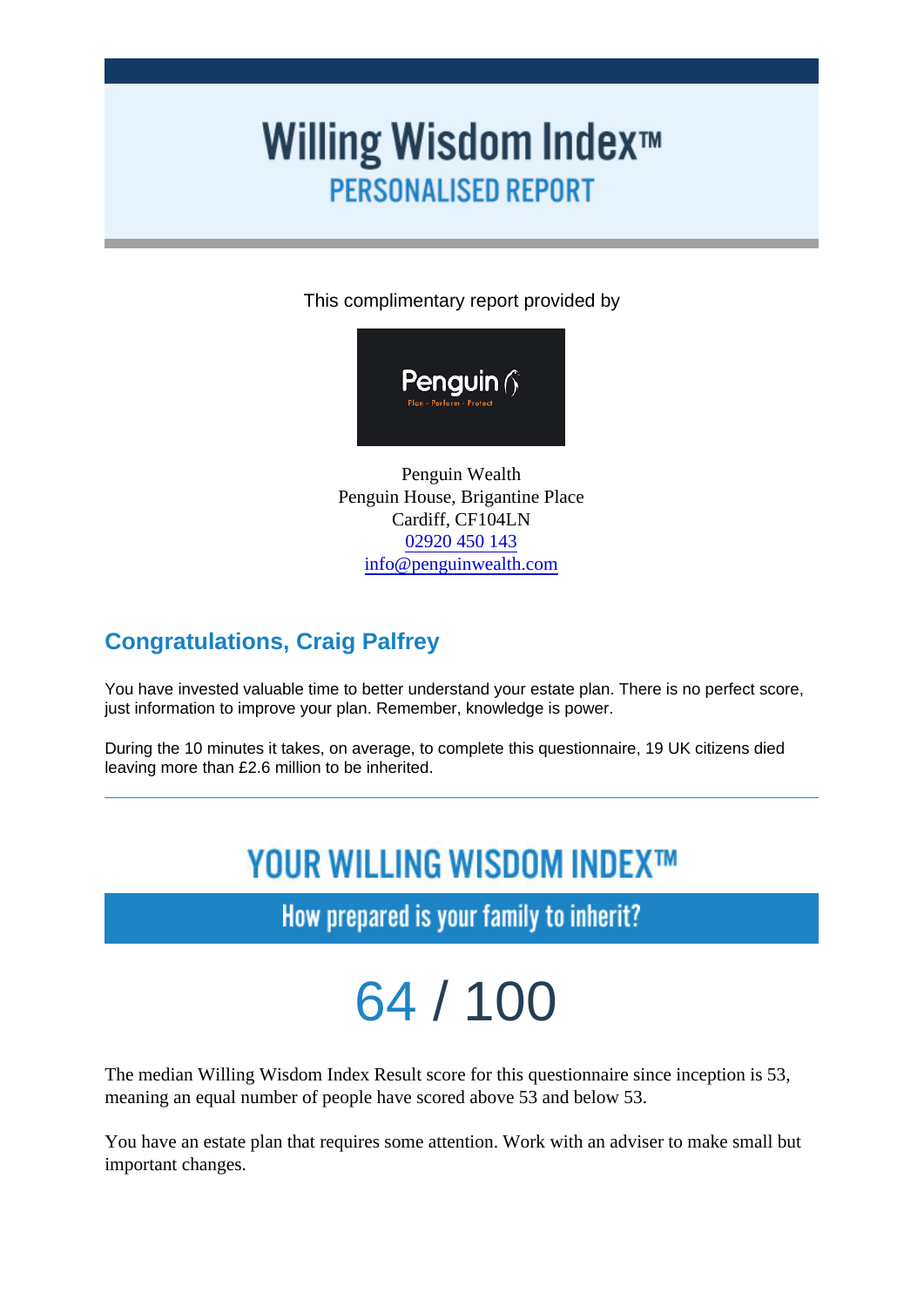# **LATER LIFE CARE**



You have an average probability that your beneficiaries will be adequately prepared to advocate for your care. With a number of small changes to your estate plan, you can better prepare your family and friends to understand the role you hope they will play when you are in need.

**TAXES** 



Few planning gaps were detected in your estate plan, presenting limited opportunities to further reduce taxes triggered by the settlement of your estate. Your focus now should be to work with an adviser to ensure that your estate plan keeps pace with changes to tax laws and your own life circumstances.

# **LEGAL CHALLENGES**



Your plan suggests a lower-than-average probability of a legal challenge to your will. Your conscious effort to invest time in planning, facilitating and communicating among your intended beneficiaries, as well as in keeping your documentation up to date, is impressive.

## **COMMUNICATION**



You have made some investment in communicating the details of your estate plan to your intended beneficiaries. Now dedicate yourself to improving the frequency of your communications. Be mindful that a lack of transparency about the details of your estate plan can destroy family wealth and relationships.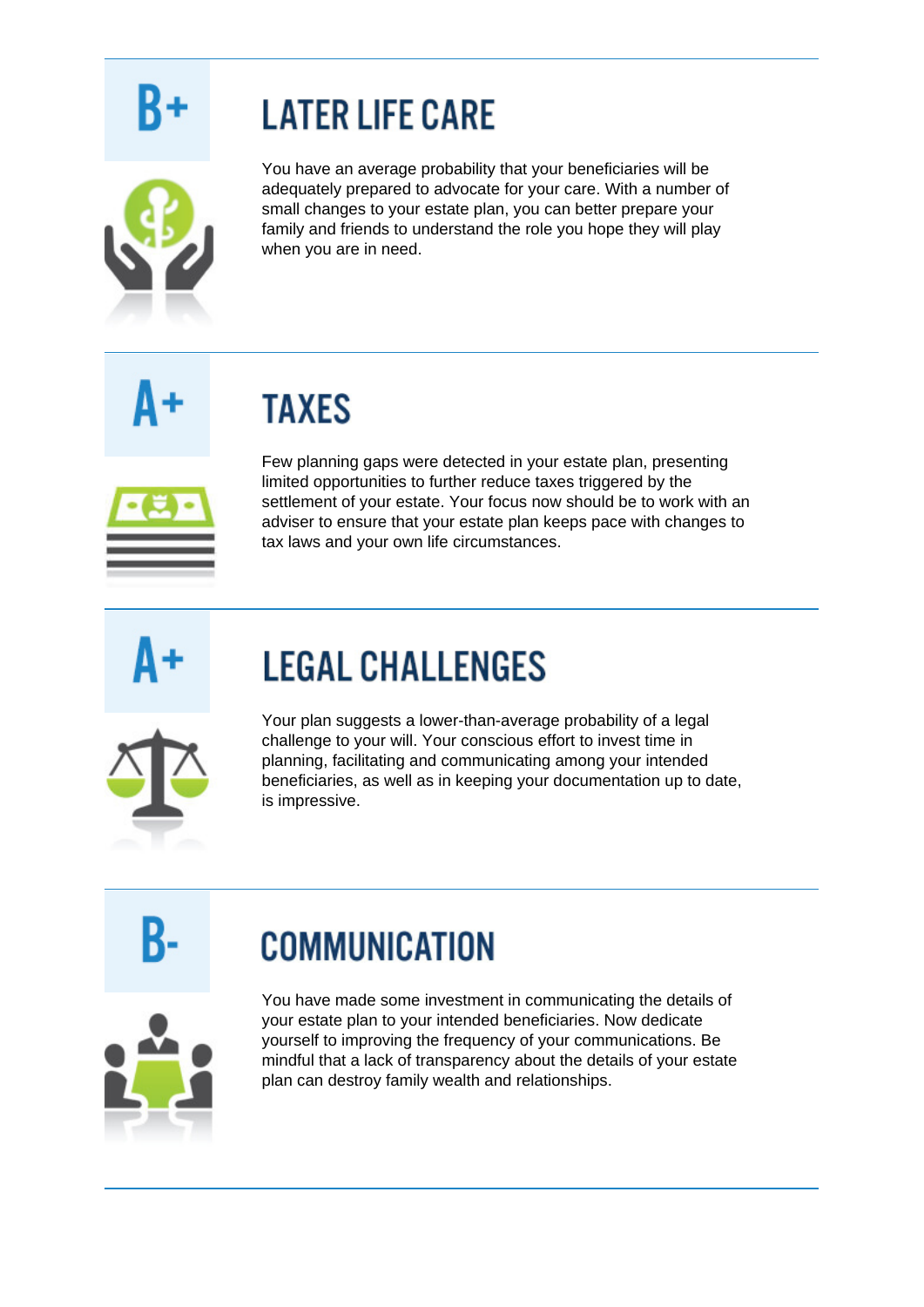## **PLANNING**



You have made significant estate planning progress. There is ample evidence that you have made conscious decisions about how best to divide your assets and are mindful of the impact your decisions will have on your beneficiaries. You understand well that inherited wealth can release potential or accelerate pre-existing problems. Family, friends and community are clearly important to you and are reflected in your thoughtful estate plan.

# **GOVERNANCE**



Your will and wishes documentation are adequate but not complete. Changes in your life and to inheritance tax rules mean that you must remain committed to reviewing your documents annually.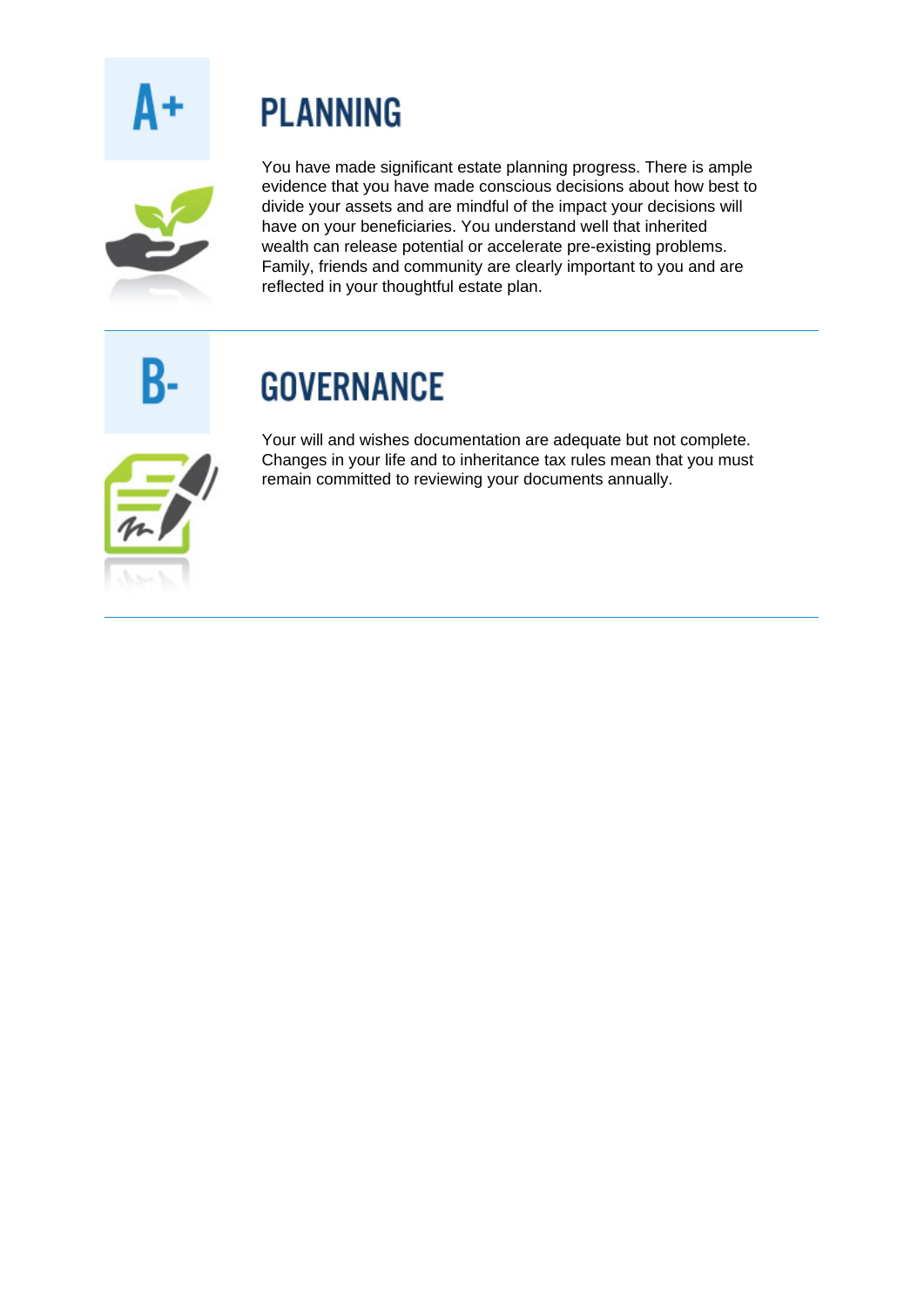

- 1. Provide your executor and backup executor with a copy of your will.
- 2. Provide all of your beneficiaries with the name(s) of the person you have selected to be the executor of your estate.
- 3. Contact an adviser skilled in facilitating family meetings and arrange a meeting of your beneficiaries, including any charities named in your will.
- 4. Remember to give the person you have selected as your power of attorney a copy of your power of attorney documentation.
- 5. At your next family meeting, share with your intended beneficiaries the names of the people you have selected as your power of attorney and backup power of attorney.
- 6. At your next family meeting, share a copy of your health care power of attorney/living will with all of your intended beneficiaries who are related by blood.
- 7. Compile a thorough list of all your assets, including investments, bank accounts, insurance, real estate and personal items. Remember to share this document with your executor and the person listed as your power of attorney (if different).
- 8. Provide your executor and the person listed as your power of attorney (if different) with a copy of your up-to- date list of assets.
- 9. Contact your executor and share your computer usernames and passwords, along with your social media usernames and passwords.
- 10. Meet with an adviser to discuss your concerns about a beneficiary's spending habits and the planning options available to you.
- 11. Meet with an adviser to put in place estate planning safeguards to protect against your concerns about the spending habits of a beneficiary's partner.
- 12. Meet with an adviser to discuss estate planning options relating to your concerns about a beneficiary's addiction.
- 13. Draft formal notes or documents relating to gifts or loans you have already made to beneficiaries.
- 14. Give your executor and backup executor documentation relating to all gifts and loans you have made to beneficiaries.
- 15. Meet with your adviser and update your will to itemise the disposition of your personal possessions, including your art, jewellery, cars and pets.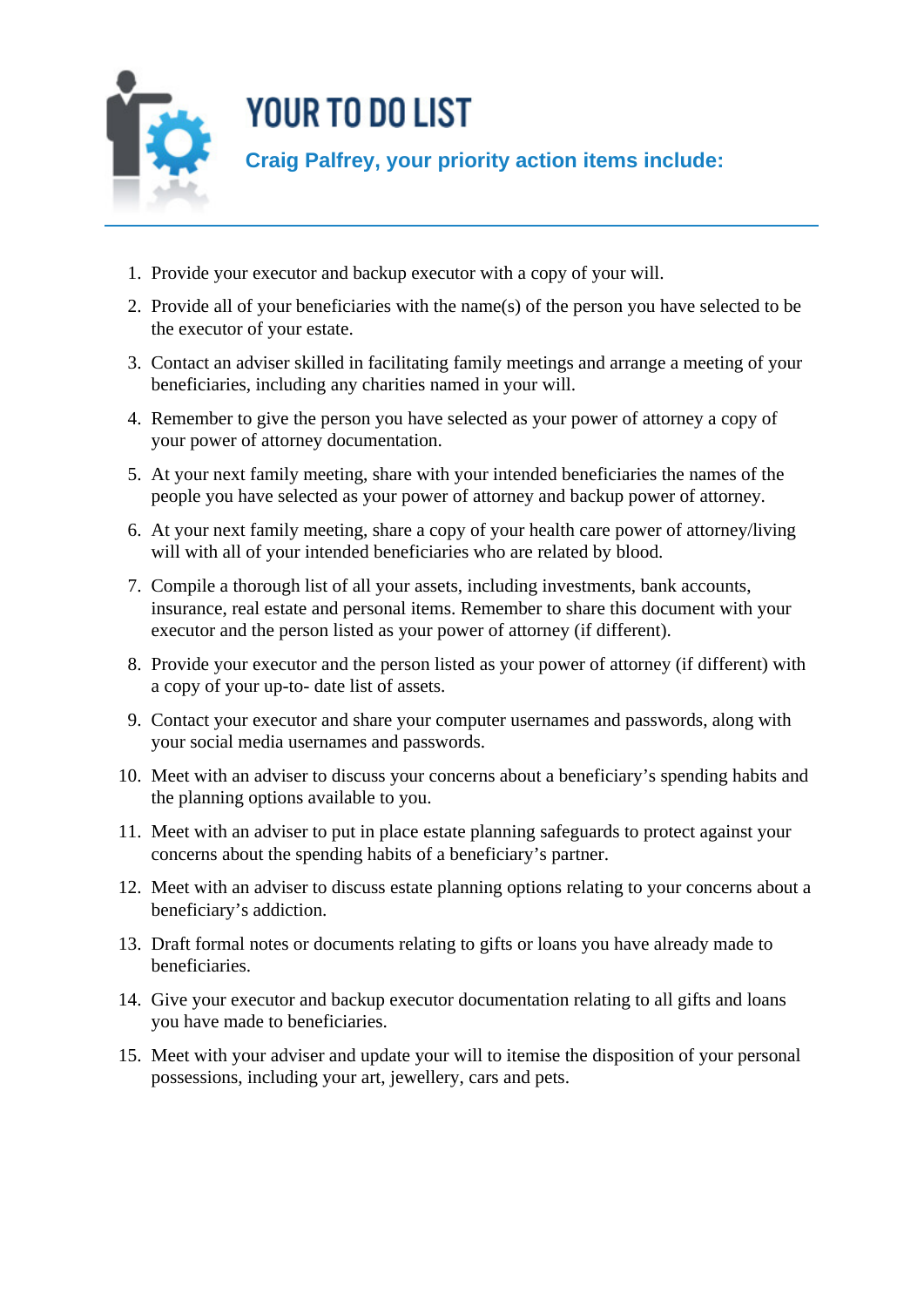## **CRAIG PALFREY, HERE IS YOUR CUSTOM WILLING WISDOM INDEX™ REPORT**

#### **You have a signed will**

You have executed one of the most important documents in a will and wishes plan. Sadly, more than 27.2 million UK adults do not have a will, including perhaps other members of your immediate and extended family, friends, co-workers and neighbours. Did you know that this longstanding problem is both old and not unique to just the UK? Robert burns died intestate in 1796 as did Amy Winehouse in 2011. In the US, 4 presidents died without a will. More astonishingly, 2 of them were solicitors by training! There is a long list of accomplished people who failed to write a willplan including, Stieg Larson, Jimi Hendrix. Pablo Picasso, Howard Hughes and Martin Luther King Jr.

A will is a great start but it's just the beginning of a great will and wishes plan that will improve your late-in-life care and reduce taxes triggered by the transfer of assets. And, if all goes well, it will significantly reduce the probability of a will challenge.

### **Drafted by an adviser / will specialist**

Your will was drafted by an adviser / will specialist, which is excellent. You might want to ask yourself another question: Did the person who drafted your will specialise in will writing? You might consider having your adviser get their preferred will specialist to review your will and look for deficiencies that may cause confusion, or worse, legal challenges to a will. Be sure to keep the original copy of your will in your own safety deposit box or fireproof safe, especially if your adviser / will specialist is older than you. Like other businesses, sometimes law firm partnerships dissolve, making it difficult to retrieve original wills.

#### **Your adviser is in the loop**

You are smart to have had your financial adviser, accountant or adviser / will specialist review your will recently. Changes to your investments or to tax laws that you may be unaware of can have significant implications for your estate. Continue to keep your financial adviser and up-todate of any changes to your will and they'll reward you with the best strategies for reducing taxes now and in the future.

#### **Sharing your wealth**

You intend to leave your estate to more than one person. Whatever you decide, it is important that when you meet with your financial adviser you include your partner or other family members in the meetings so that they too develop competency with respect to your investment assets. Remember to also give your partner or other family member a copy of your will.

Disclosing your giving intentions to your partner and other family members at your next family meeting can begin an important family conversation about late-in-life care and how it will be financed. Anticipating, discussing and planning for major life changes before they happen is one of the greatest gifts you can leave your partner and other surviving family. Be mindful that family dynamics can change profoundly when the second partner ("last to survive") in a marriage considers their own estate.

#### **Seek professional advice on this tricky issue**

One of the most common giving decisions reflected in wills is to leave an asset to a surviving partner with the intention that it will ultimately be passed down to another specific individual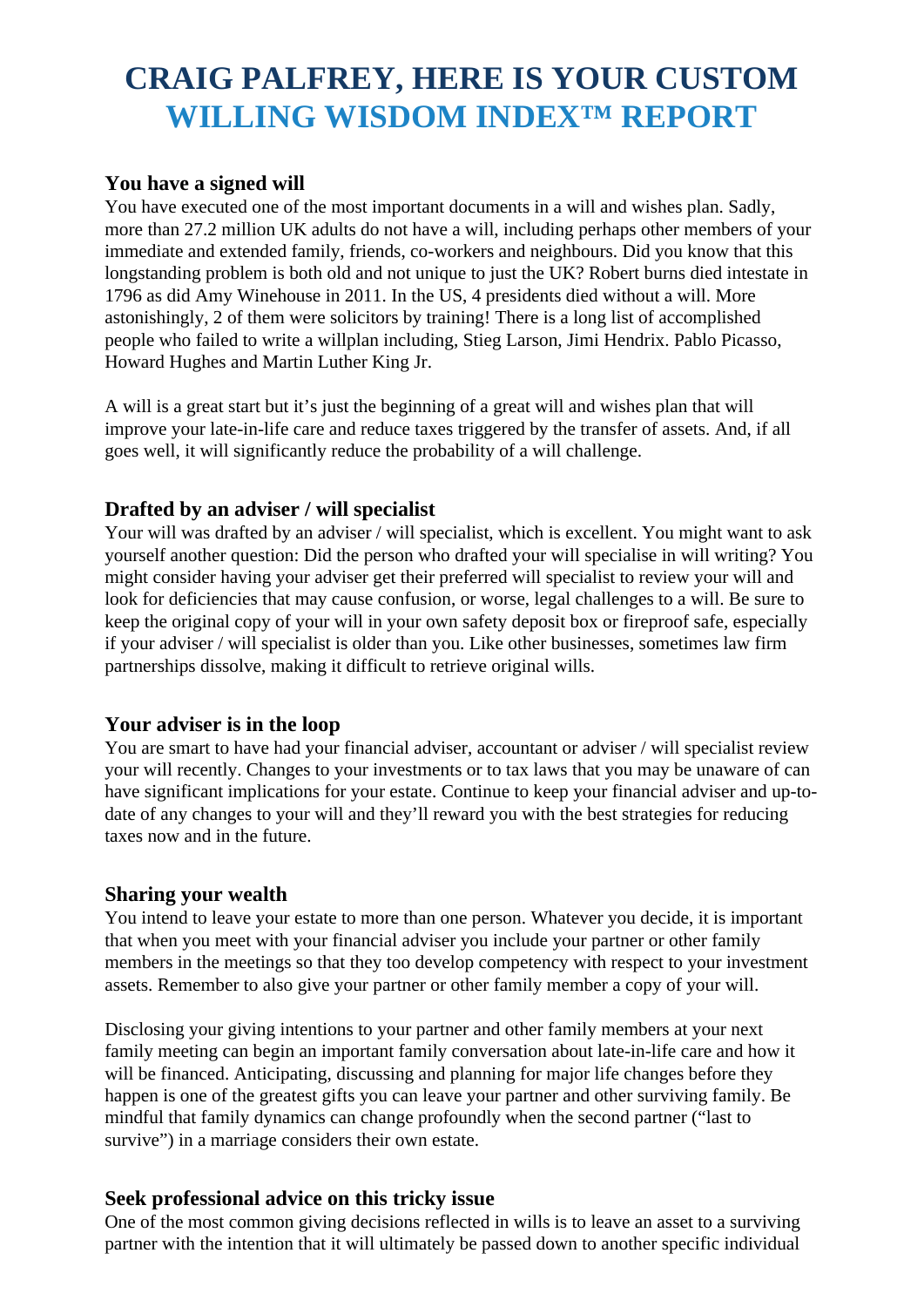in the fullness of time. This more than any other area of estate law should be discussed thoroughly with your financial adviser and adviser / will specialist. Concerns arise when you have children from a previous relationship or if your partner remarries if you die first. The concern in passing an asset or your entire estate to your partner revolves around protecting the inheritance of your children or others. Would you be concerned if your partner were to rewrite their will to, say, leave everything to only one of your children, or in the case of a blended family to their own biological children at the expense of your children or other intended beneficiaries?

If you want to ensure that a specific beneficiary receives something, rather than writing a joint will that is binding and irrevocable (cannot be cancelled), a trust is a wise option. Many adviser / will specialists encourage setting up a lifetime interest in a property (for example, allowing your partner to live in the house for the rest of their life, at the end of which it passes to your children). Alternatively, adviser / will specialists sometimes suggest a lifetime trust (allowing your partner to live off the proceeds of your estate, but the estate itself is held in trust for your children). Talk to your financial adviser and adviser / will specialist about this important aspect of will and wishes planning. Unlike wine, this issue seldom gets better with age. Whatever you decide, share your intentions with all your family members so that there are no surprises when it comes time to settling your estate.

#### **Building trust with your trust**

By establishing at least one trust as part of your plan you have taken important steps to transition your wealth efficiently with a view to reducing taxes triggered by the transfer of assets. Now the real work begins in preparing your beneficiaries to treat inherited wealth with the respect it deserves. Talk with your adviser about holding a family meeting to help better prepare your beneficiaries.

#### **Not all surprises are fun**

You have not disclosed to the beneficiaries of your trust(s) how your assets will be distributed. Seldom do financial surprises – even good ones – serve beneficiaries well. Transparency around the objectives of the trust will help your beneficiaries appreciate the intent and wisdom behind your gifted wealth.

Take the time to explain how trusts work. Of all the concepts in will and wishes planning, the trust is the most confusing. For some, it sounds like a planning solution for the ultra-wealthy; for many it carries the connotation of entitlement – ever heard the expression "trust fund baby"? The reality is that a great financial adviser can explain what a trust is, what it is not and how it works. Don't be too intimidated or embarrassed to ask questions or ask your adviser to repeat their explanation. This area of planning has more than its fair share of confusing terminology.

#### **Consider sharing your will**

It is problematic that you have not provided a copy of your will to your executor. The most common explanation for this situation is that your executor is also named as a beneficiary. Perhaps you have simply forgotten. After you give a copy of your will to your executor(s), go one step further and ask them if they have any questions about the document and your intentions. This simple conversation can lead to smoother administration of your estate when an executor can say to surviving family, for example, "I spoke to your father about his clause and his intent was clear." Sometimes the idea behind the gift is as important as the gift itself.

Set your executor up to succeed. If you want to demonstrate advanced planning best practices, appoint a backup executor in case your primary executor quits or dies. Backup executors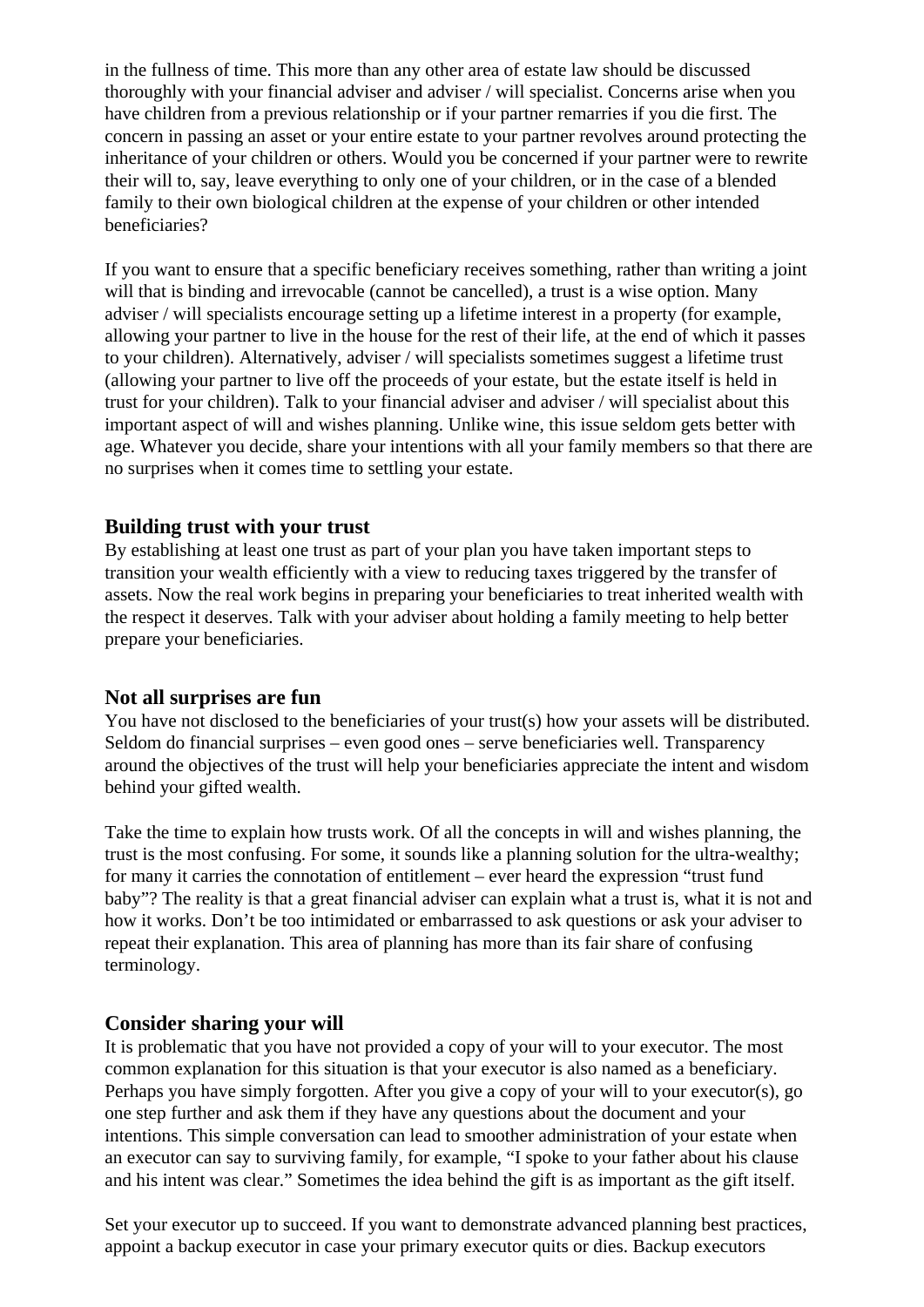should also be party to all discussions with intended beneficiaries so that everyone is clear about the meaning of specific wording included in a will. For example, if a will says that an executor should disperse money to a beneficiary to meet a "need," examples of "needs" versus "wants" must to be fully discussed and understood by both the executor and the beneficiaries. Leaving your wealth takes wisdom. Show them just how wise you are.

#### **No executor experience**

You have selected an executor who has not performed that duty before. It is not necessary or a legal requirement that you do. Prior experience alone is not evidence that your estate will be well managed. Your adviser can arrange for a will specialist to attend one of your family meetings to explain the duties of an executor. This can go a long way in helping you select the right person for the job.

Your adviser / will specialist can also explain the compensation that goes with the position of executor. In the absence of this conversation, family members who have not been selected as executor will sometimes assume that another family member has been accorded special status and privilege as executor or that the deceased loved that person more. A simple conversation about who the executor is, what they have to do and how they will administer the estate can go a long way to eliminating family disagreements. Setting your executor up to succeed can be one of the greatest gifts you leave to your family. If you think the cost of an adviser / will specialist attending your family meeting is expensive, consider that most estate challenges cost from £10,000 to £25,000 to get to trial. The average trial lasts 5 to 8 days and average cost is  $£11,000$  per day. If that isn't enough to get you excited about getting your plan right, remember these trials are in open court for the public to consume for their own entertainment.

#### **Reveal your choice of executor**

You have not communicated to your beneficiaries the name of the person(s) you have selected to be your executor. In not doing so, this information will typically become public knowledge as your final arrangements are made. It is your executor who has the legal duty to implement your final wishes and make arrangements for your funeral or celebration of life. Any discontent, confusion or disagreement about whom you have selected may play out during your funeral while your family is grieving. This is often where the first seeds of discontent are sown and the intent for a will challenge is born.

You have also missed the opportunity in your family meeting between you, your executor, your beneficiaries and your advisers to discuss strategies to reduce taxes triggered by the settlement of your estate. When we keep the name of our executor(s) secret, the opportunity for fuller, more comprehensive planning is squandered. Consider going one step further and sharing with your beneficiaries why you selected the person(s) you did to be your executor. This can be a smart, strategic decision that has the potential to significantly reduce taxes triggered by the transfer of assets and limit the possibility of a will challenge. In some family meetings, the person selecting their executor asks for input on the decision instead of making a declaration. By democratising this decision we can often create a culture of cooperation built on mutual trust and respect.

#### **Update your will**

You have not updated your will more than once in the last year, which on its own is not necessarily a deficiency. The exception is if you have experienced significant changes in your life – for example, the birth or death of a child, parent or other intended beneficiary; the start or sale of a business; or your receipt of an inheritance that materially changed your own plan. Be mindful that keeping your will up to date is important, but that too many changes to your will, particularly as you get older, can open the door for legal challenges based on your mental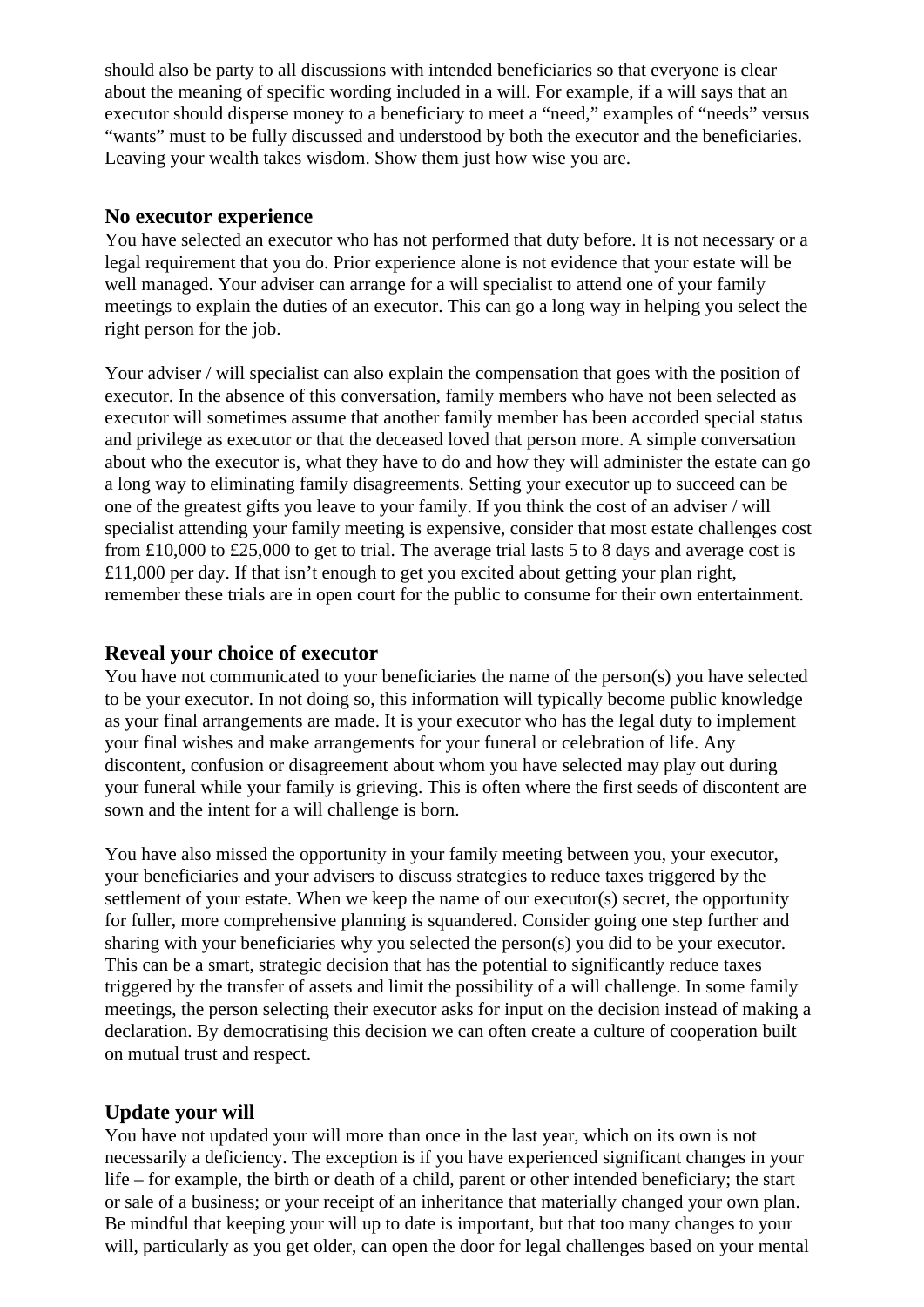capacity or undue influence. Most adviser / will specialists who have attended a bedside will amendment can speak to the difficulties and risks of leaving will and wishes planning far too late. There is no such thing as being "on time" with your plan – it is a decision you make today to be either early or late.

#### **No willing gaps**

It is a sign of excellent planning that all of your beneficiaries over 18 have wills. People tend to believe that wills are for old people and that family members die in order. The reality is that a statistically significant number of children predecease their parents. Every day in the UK approximately 140 people under the age of 50 die. If you are married, make sure that your partner has a will, that it was drafted by an adviser / will specialist and that it is up to date. Avoid the do-it-yourself will kits and holographic wills, which often lead to confusion, mistakes and ultimately to family disputes.

If you intend to leave all of your assets to your partner and then have your assets flow to other beneficiaries when your partner passes, it is essential that you have a clear understanding of how this will work. This is perhaps one of the trickiest areas of estate law, especially if you are dealing with second marriages and blended families. If you want to avoid a will challenge and the taxes triggered by the transfer of assets, it is especially important to have your adviser review strategies to ensure that your assets transition to your intended beneficiaries in the fullness of time.

### **Consider a meeting of your beneficiaries**

You have not held a meeting in the past year that included your all of your beneficiaries to discuss your will and wishes plan. This is a significant missed opportunity that should be addressed as soon as possible. Even if you intend to leave all of your assets to your spouse or charity, it is crucial that you meet with representatives to discuss how your gift will be deployed. Not all charities are created equal and don't assume that they are immune from initiating legal challenges to secure more of your assets from other named charities.

Whether you have beneficiaries related by blood or marriage or not, there is no better way of reducing family disputes and discussing late-in-life care than in the presence of the people and organisations who will inherit your wealth. Depending on how frequently you want to meet, you will come to understand that a meeting of your beneficiaries with your advisers present is an ideal way to build a durable plan. One of the major benefits is that everyone will receive the same information at the same time. It would be unlikely that someone would make a claim for a specific asset if that asset has been discussed in your meeting – especially if there are good minutes of these meetings. Meetings of beneficiaries will take on their own style and culture. One of the more interesting ideas is to rotate chairing duties so that each family member (including beneficiaries as young as 15) have a chance to lead the discussion.

Connecting family and charities to your wealth by telling stories about how the wealth was created, for example, can create healthy attitudes toward an inheritance. If you have accumulated significant wealth, it is vital that beneficiaries who inherit understand the magnitude of the assets heading their way. For many, this idea is counterintuitive. The prevailing thought is that the disclosure of a substantial inheritance will blunt the drive, ambition and work ethic of younger beneficiaries. While every person is different, the fact remains that should you die tomorrow and significant wealth transitions to the next generation or to a charity, the concerns about drive, ambition and work ethic won't go away – you're just not there to witness what happens. If you truly have concerns about the impact that inherited wealth will have on the lives of your beneficiaries or the charitable organisations you support, work with your adviser. Advisers have technical solutions to distribute significant wealth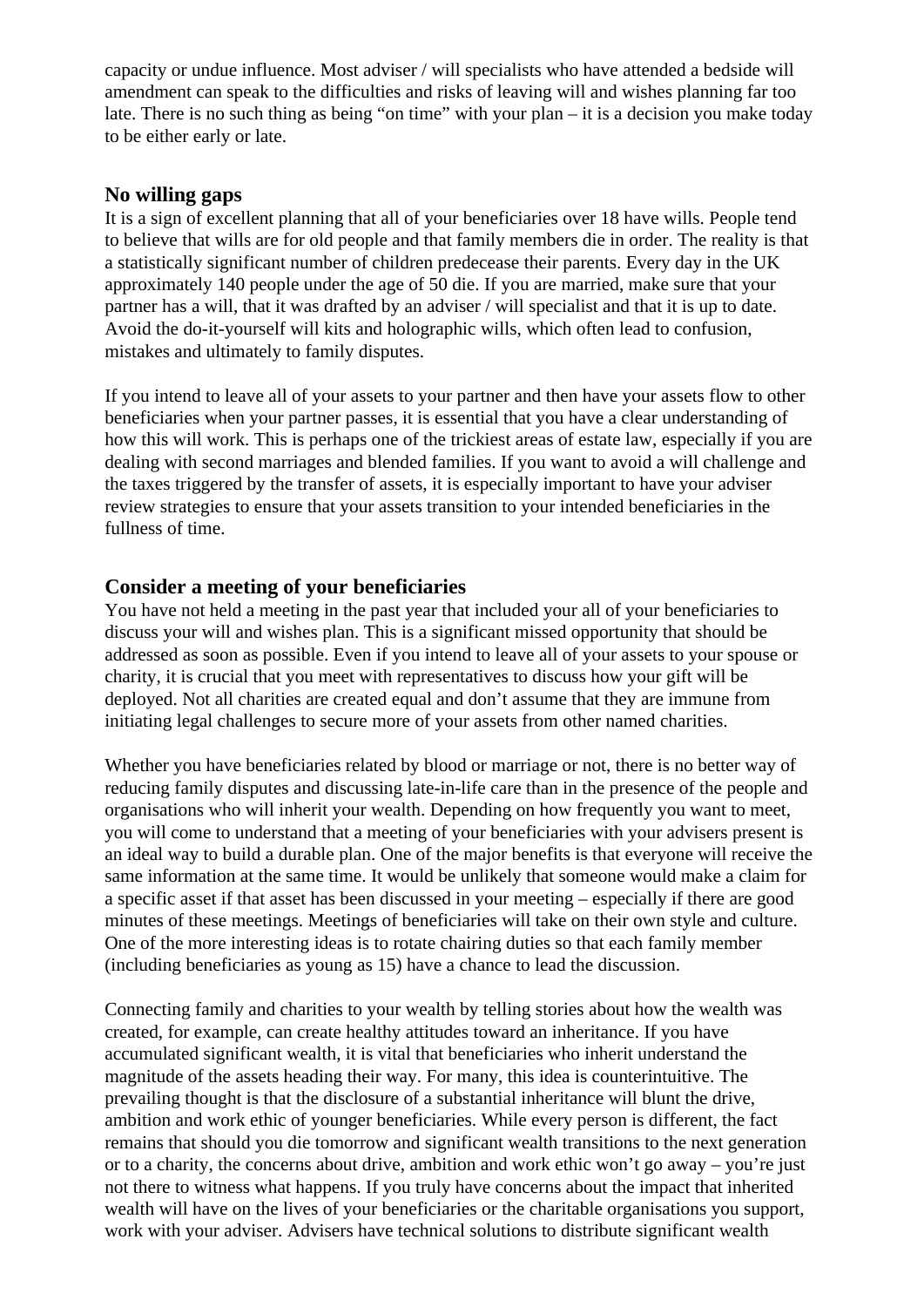slowly to beneficiaries, be they people or organisations, as they mature and prove their ability to treat your wealth with the respect it deserves.

#### **The ultimate family meeting**

You have not attended a family meeting that included at least 3 generations of your family recently. The highest functioning families strive for what is called a  $3G$  meeting  $-3$ generations in one room discussing a broad range of will and wishes planning options.

Many 3G meetings have set agendas and advisers present to record minutes of the meeting. The larger the estate and the larger the meeting, typically the greater the requirement to adopt a more formal agenda and process. The very best advisers use family meetings as part of their planning process to reduce taxes triggered by the transfer of assets today and in the future. It is common for outside resources to be brought into these meetings to teach or reinforce family culture and traditions with respect to wealth. Sometimes advisers will offer resource to a family member who is struggling with an addiction or marital problem.

Families that have a long tradition of meeting with advisers often spend most of their family meeting time on shared philanthropy as a strategy to engage the succeeding generation in connecting with family wealth in a productive and healthy way. The more time and effort a family spends discussing the transfer of wealth, the more likely it is that their advisers can implement strategies to reduce tax for all family members. Family disputes are significantly less common in families that invest even a modest amount of time and resources in a multigenerational meeting.

If you did not attend your first family meeting to discuss will and wishes planning options before you turned 18, you have no reference point for what you liked and disliked about these gatherings. Recent trends are making family meetings less formal and more interactive, with as much emphasis on shared experiences as on planning. All of this suggests that families can use conversations about the division and transfer of surplus capital to also reinforce a healthy perspective on their good fortune. This is crucial for building a family culture of trust and mutual respect – two ingredients that are always present when families reject legal challenges as a solution for resolving disputes before they escalate.

### **Silence is the great destroyer of wealth**

You agree that the risk of disclosing the contents of your will to your beneficiaries is greater than the risk of keeping it secret. This is the most common answer to this question. But consider this – you have named at least one beneficiary in your will and you intend to leave them a portion of your wealth. Your answer indicates that your beneficiaries will likely learn about your giving intentions only after you have died. If you haven't disclosed the contents of your will, when people do learn of their inheritance they almost always have questions – why me, why that amount? These are questions that most adviser / will specialists who draft wills cannot answer.

When wills are kept secret, those who inherit are seldom close to guessing the actual amount they will receive. The implications can be devastating. Consider the example of a child, niece or nephew who is expecting a large inheritance and receives a significantly smaller one, but has done little of their own saving. Conversely, consider a beneficiary who has saved excessively and lived a miserly life, letting opportunities like education, starting a business or investing in one slip by, only to inherit a significant amount. Both of these examples can have complex and long-lasting consequences for beneficiaries and their families. The same applies to charities that may be expecting a large gift or small gift, only to be surprised and ill prepared.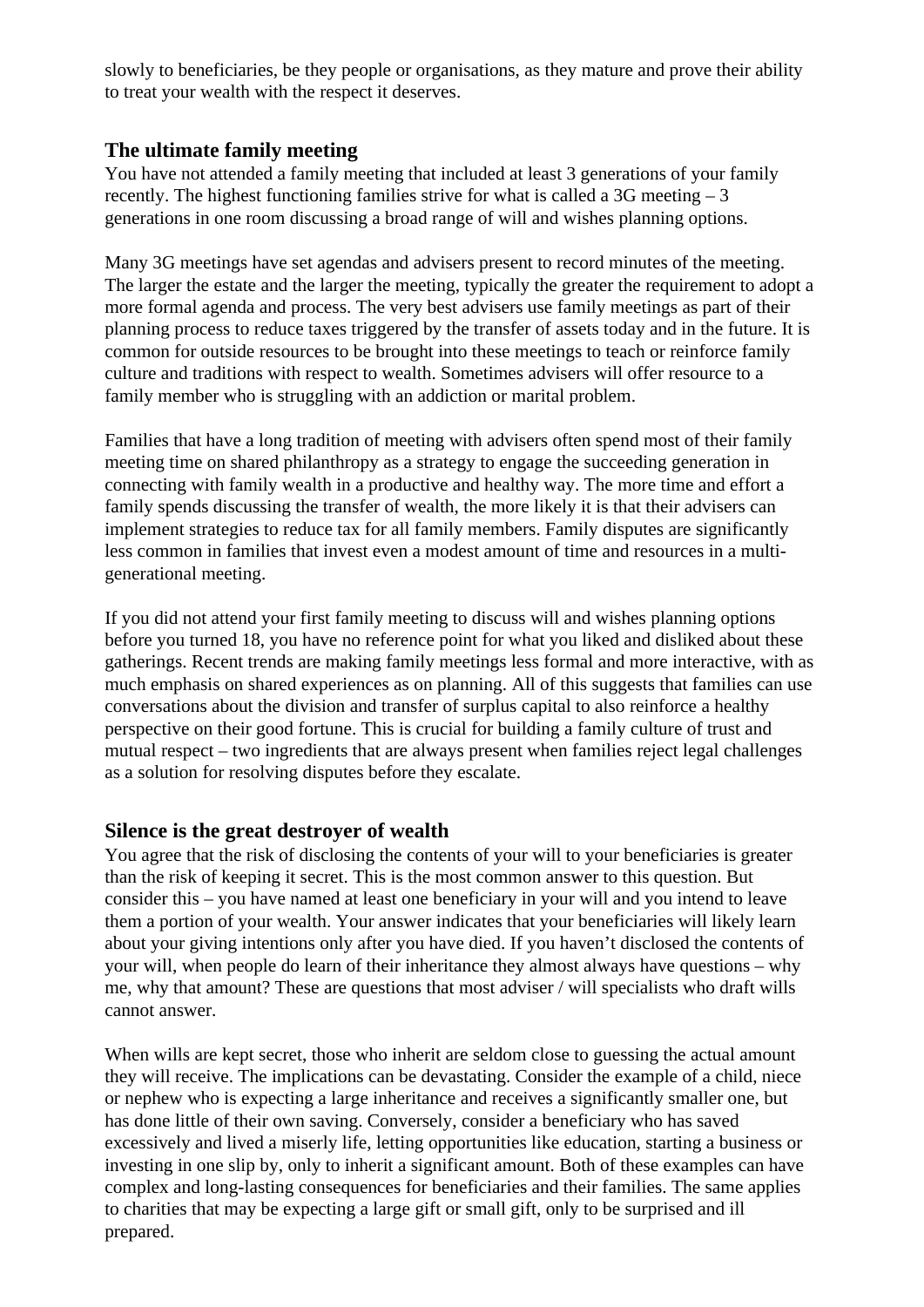#### **It's never too late to prepare your heirs**

You are concerned that your gifts will diminish your beneficiaries' work ethic and drive to succeed. If this is something you feel strongly about, consider opening investment accounts in your beneficiaries' names and having your adviser work with your beneficiaries to teach them about saving and investing.

Every beneficiary is different. Some inherit significant wealth and through good advice and discipline turn it into vast fortunes. A family meeting is the place to explore whether an inheritance will release a beneficiary's potential or accelerate a pre-existing problem. Had Henry Ford and Bill Gates not had access to modest amounts of family money, we may not have the Ford Motor Company or Microsoft. A host of great companies have been founded by relatively young entrepreneurs with drive and ambition. The real gift we leave our beneficiaries is the wisdom to pursue their own dreams and ambitions. Both Ford and Gates pursued interests that were profoundly different from those of their parents.

#### **Revisit this issue with your whole family present**

You indicated that if one of your beneficiaries is more active in your long-term care, you do not intend to compensate them while you are still living. This is a decision you may want to reevaluate given the profound impact it can have on the quality of care you receive. It may also increase the likelihood of discord and legal disputes over your estate.

Providing care, providing oversight of care or simply advocating for your care is time consuming and exhausting work. For many who undertake this commitment, lost income, a lack of holidays, increased stress and a decline in the caretaker's own health take their toll. Resentment can build when other beneficiaries don't or can't share some of the workload because of geography or other reasons.

Whether initiated by the person providing the care or the person receiving the care, there is sometimes temptation to alter the will late in life to compensate the caregiver for their efforts. While there is nothing in and of itself wrong with this approach, understand that when your estate is being settled, beneficiaries who did not provide the care may contest your will on the basis of undue influence by the caregiver beneficiary and challenge your mental capacity to make the changes you did late in your life. Consider calling a family meeting today to communicate the concept of paying a beneficiary caregiver in real time for their efforts while preserving the concept of equality in your will.

If only one of your beneficiaries is likely to provide the majority of your late-in-life care, it is essential that you explain to that person today the importance of communicating with other beneficiaries about things that are going well and issues that are causing difficulties with your care. Regular family meetings or conference calls to update beneficiaries are crucial to avoiding disagreements relating to care. It is common for disputes over health care decisions to spill over into estate disputes. The vast majority of disputes are caused by a lack of transparency and infrequent communication. Consider formalizing weekly or biweekly meetings or conference calls to keep your beneficiaries apprised of any issues relating to your health.

### **You have given everyone a powerful gift**

It is excellent that you have taken the time to arrange for a Property & Affairs Lasting Power of Attorney, which is simply a document that gives another party the legal authority to act on your behalf to manage your legal and financial affairs. Often those who try to save money by writing their own will also forget to write a Property & Affairs Lasting Power of Attorney and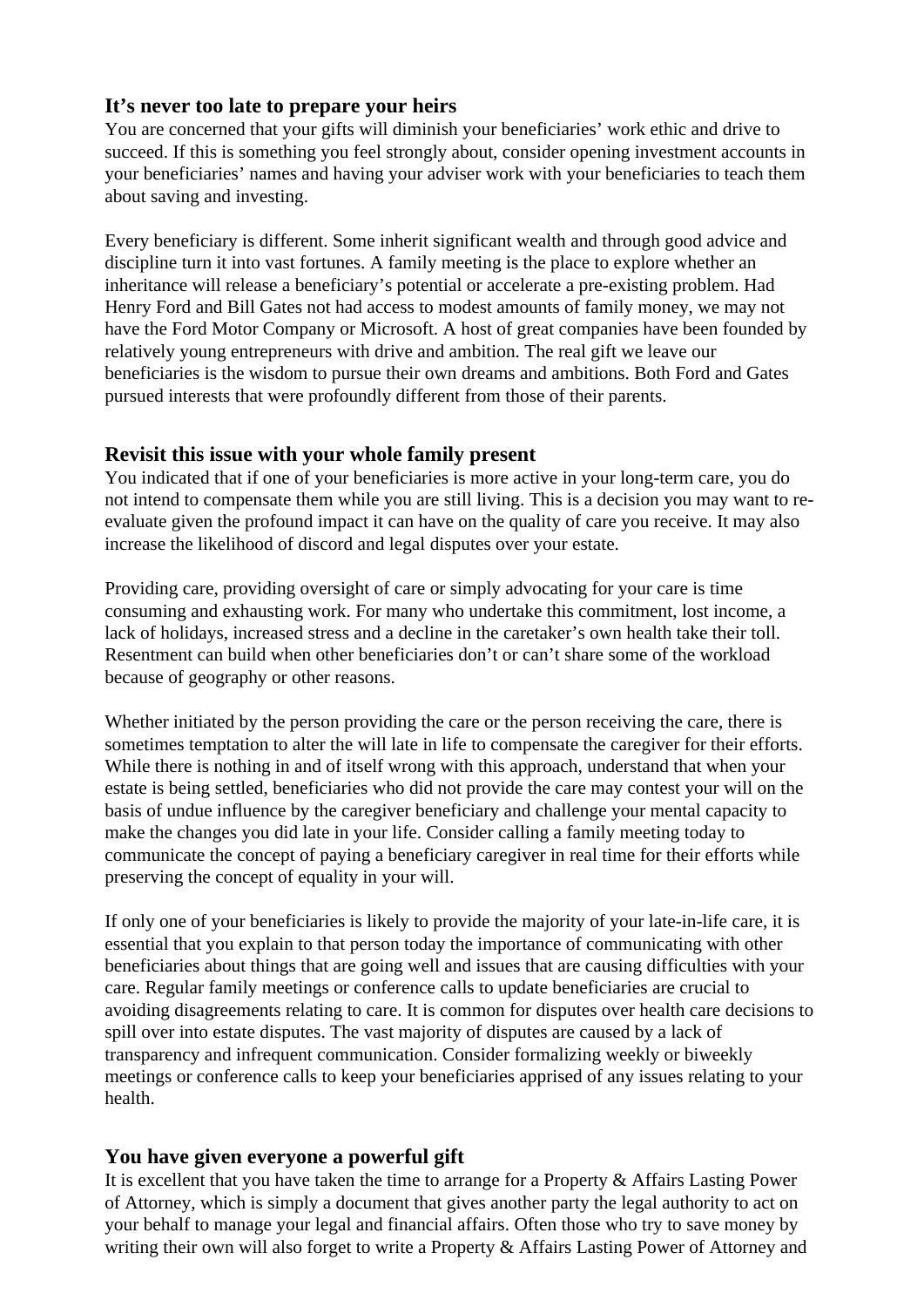miss one of the most crucial steps in preparing their plan.

#### **Leave them more than just your wealth – show them how to plan**

Not all your intended beneficiaries know who you have selected as your power of attorney. Consider sharing your Property & Affairs Lasting Power of Attorney at your next family meeting so that if the day comes that it needs to be invoked, other family members will be prepared for the decisions that need to be made. As with the selection of your executor, you may want to consider having your financial adviser or will specialist attend your next family meeting to explain the duties of a power of attorney and under what conditions those duties would be invoked. This is the kind of wise leadership and education that patriarchs and matriarchs share with family to ensure that wealth and family relationships are preserved.

### **Your family is lucky**

Through your Health & Welfare Lasting Power of Attorney, you have legally specified your health care treatment preferences should you no longer be able to make medical decisions for yourself, and you have appointed someone to make these decisions for you.

At the risk of oversimplifying, a Health & Welfare Lasting Power of Attorney explains whether or not you want to be kept on life support if you become terminally ill and will die shortly without life support, or if you fall into a persistent vegetative state. It also addresses other important questions, typically detailing your preferences for tube feeding, artificial hydration and pain medication in certain situations. A Health & Welfare Lasting Power of Attorney will becomes effective only when you cannot communicate your desires on your own. It is usually limited to the refusal of, or desire for, medical treatment in the event of a terminal illness, a near-fatal injury or permanent unconsciousness.

This important document is not only a gift to yourself but also to your family, who will not have to wrestle with these decisions – especially in an emergency situation. People often think this document is just for the elderly. But if you are looking for an interesting gift for a family member, arrange an appointment with your adviser. Your adviser can arrange for a Health & Welfare Lasting Power of Attorney for your children or nieces and nephews, for example. In the event of incapacitation, a Health & Welfare Lasting Power of Attorney can bring some calm to an otherwise stressful situation.

Those who fail to plan, plan to fail. Individuals like you who anticipate the need for these legal documents set up their beneficiaries to succeed. This kind of planning greatly reduces the probability that family will litigate over the health care decisions made on your behalf and over your estate itself. If you are married and travel with your partner, others should have a copy of your Health & Welfare Lasting Power of Attorney. Be sure to add this to the agenda of your next family meeting.

### **Sometimes the most valuable gifts are non-financial**

You have not shared a copy of your Health & Welfare Lasting Power of Attorney with your beneficiaries. But this kind of planning and attention to detail can greatly reduce the probability that your beneficiaries will fight and ultimately litigate over the health care decisions made on your behalf. It will also significantly reduce the probability that disagreements over medical decisions made on your behalf will spill over into disputes over your estate in the fullness of time.

If you are married and travel with your partner, others should have a copy of your Health  $\&$ Welfare Lasting Power of Attorney. Be sure to add this to the agenda of your next family meeting. Will and wishes planning is much more than just dividing wealth. It is about starting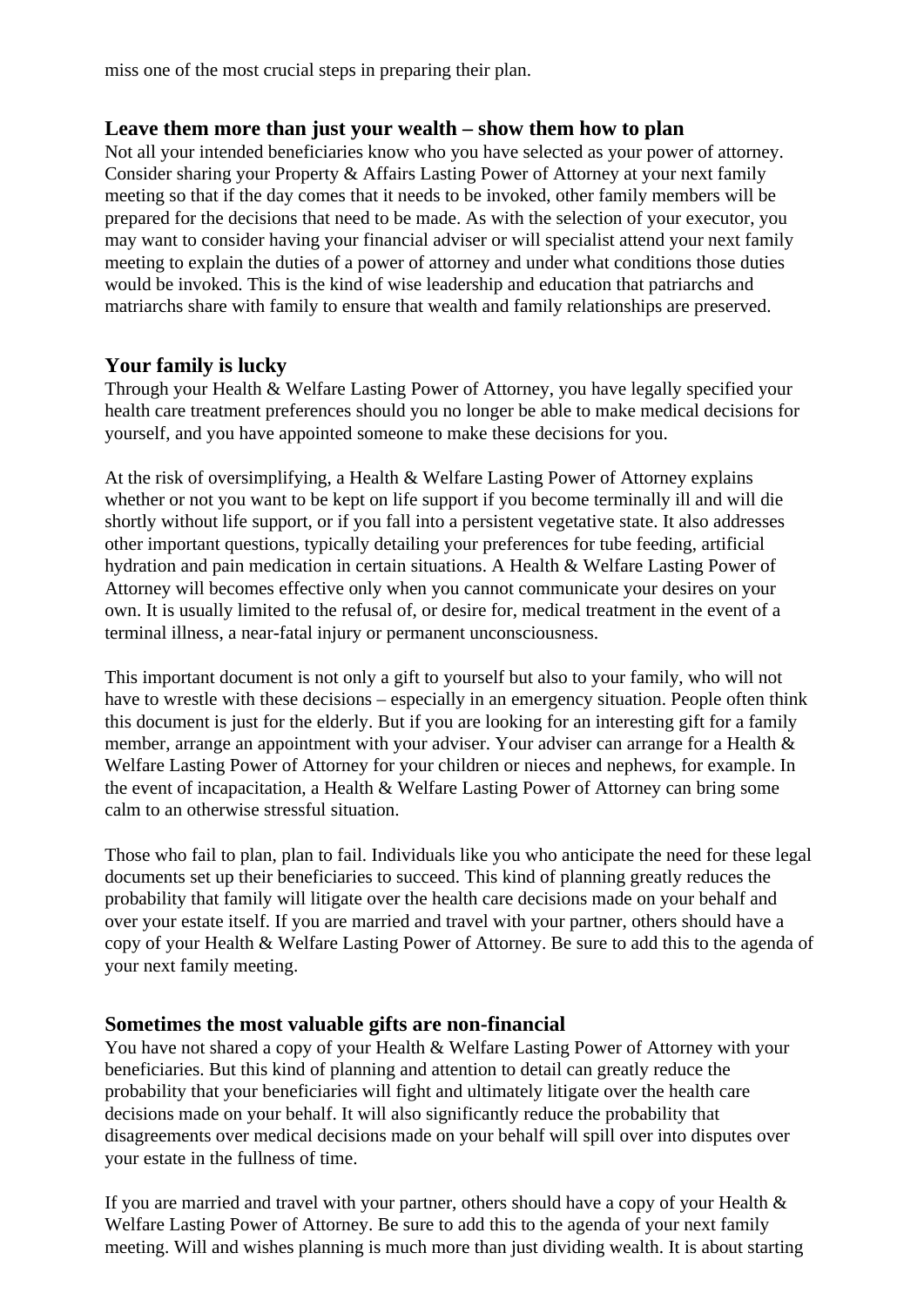family conversations about life, aging and ultimately dying with dignity. This is an extraordinary gift to give yourself and your entire family.

### **Make a list and make it fast**

Because you don't have a complete list of your assets, you will cause your executor to expend an unnecessary amount of time and effort. All of this extra administration will cost your estate.

It is strongly recommended that you contact your adviser and develop a comprehensive list of your assets and the background documents for these assets; for example, deeds to property or ownership documents for various assets like boats and planes. Ask yourself, "Will my executor know where my asset is located, who to call to retrieve the asset and how to value that asset if it is to be sold instead of gifted?" Many online tools are now available for organising your list of assets, including account numbers, contact information and passwords. Organising your personal affairs can be an intrinsically rewarding experience.

### **Share the list**

You have not given your executor(s) a list of your assets and liabilities. Do it now. Consider going one step further by assembling the background documents for these assets; for example, deeds to property or ownership documents for various assets like boats and cars. Ask yourself, "Will my executor know where my asset is located, who to call to retrieve the asset and how to value that asset if it is to be sold instead of gifted?" If you can assemble all of this information into one spot and share it with your executor at your family meeting, your estate administration will be comparatively straightforward.

This simple step can eliminate much of the family bickering and legal disputes that often arise when assets and are revealed late in the estate administration process. One of the fastest growing areas of insurance is executor insurance, given the amount of will challenges by beneficiaries who are either displeased with their share of the estate or the speed at which it is administered.

## **Who will turn off your social media?**

You have not given your executor a process to locate your list of social media and computer usernames and passwords. If you have ever received a Facebook, LinkedIn or other social media message reminding you to wish your deceased family member or friend a happy birthday, you'll know how important this planning is. There is no more public expression of planning unpreparedness than these kinds of messages, which cannot be easily shut off without your password. Given the prevalence of online banking and bill paying, and the need to access important documents and contacts, you also need to share computer usernames and passwords. Organising your estate in such a detailed and thoughtful way will be acknowledged by those who matter most.

### **The power of philanthropy**

You don't plan to leave part of your estate to charity. While you may have legitimate concerns about leaving money to a charity, one of the most effective ways of teaching the next generation to develop a healthy relationship with wealth is by making a planned gift. Demonstrating that even a small gift can accomplish something other than personal consumption is a gift in itself to many beneficiaries.

One of the most effective ways of preparing beneficiaries is to invite charities you may consider supporting to attend one of your family meetings. Ask each charity to make a presentation on the purpose of their organisation and how they would use your specific gift.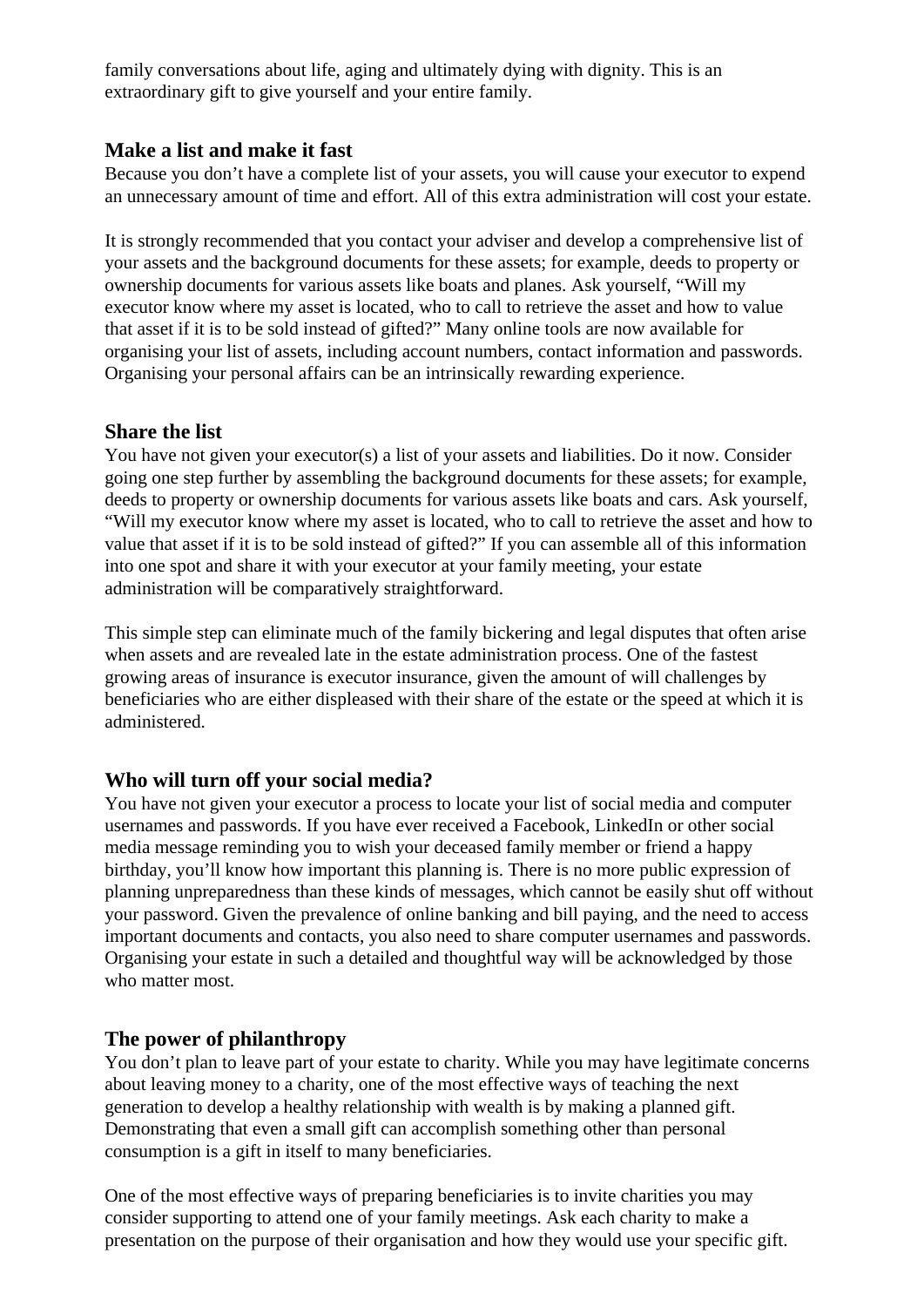This presentation can open the door for additional questions from family members about the organisation and its effectiveness. Similarly, these meetings can give the charity an opportunity to better understand the donor's intent and motivation for supporting their cause. It is extraordinary how many charities receive planned gifts (a gift included in a person's will) from people they have never met and for which there is a total absence of detail on how the charity should deploy the gift.

#### **You have inherited wisdom from someone close**

Because your estate will likely be worth more than the estate of your last surviving parent, you are encouraged to be open to planning structures and strategies that may be completely different from those your parents used. Your adviser can review your current plan against best practices and generate specific recommendations to reduce taxes triggered by the transfer of assets.

Consider sharing with your beneficiaries why your estate is likely to be larger than that of your last surviving parent. If you deferred consumption and if you inherited, consider sharing with your beneficiaries how much you inherited. This level of financial transparency is rare, but this kind of disclosure can help the next generation understand how you have done your own work to manage inherited wealth for the benefit of others. Talking openly as a family about inheritances in a healthy, positive context can help succeeding generations prepare to inherit not just wealth but the determination to invest and deploy wealth wisely.

#### **Borrow from the past**

Because your own inheritance did not materially change your financial independence, you may view will and wishes planning as a non-event. Be mindful of the value of your own estate and the profound impact it could have on your own beneficiaries. Reflect on whether the transfer of wealth to you could have been approached differently. Ask yourself whether there was ample preparation for you to receive your inheritance. Did you have the right investment and tax advisers? Did you spend too much too soon, or did you instead have some ambivalence toward this wealth that prevented you from spending it?

As you reflect on your answers, think about how you can better use your advisers to help prepare those who will inherit your wealth. Most of all, as you reflect on the conversations you had prior to receiving your inheritance, ask how you might expand and broaden those conversations with your own beneficiaries, beginning today.

### **You're a strategic planner**

You share a financial adviser or accounting firm with at least one of your beneficiaries. One of the most overlooked benefits of this arrangement will come at the time of administering your estate. The presence of an existing relationship with an adviser or firm can make the transition of wealth seamless. Advisers who build a family-centred practice have a wider, more holistic view and have usually attended family meetings. This level of involvement can often lead to more coordinated and comprehensive will and wishes plans that significantly reduce both taxes triggered by the transfer of assets and the damaging costs of a will challenge.

#### **Give, measure, talk, repeat**

You have already given cash to someone you intend to list as a beneficiary in your will. Living gifts provide an opportunity for both you and the recipient to discuss how that gift was deployed. For some beneficiaries, building future wealth is intuitive; for others, it is a learned behavior that needs to be taught and reinforced. Your family meeting with your adviser present can help facilitate these discussions.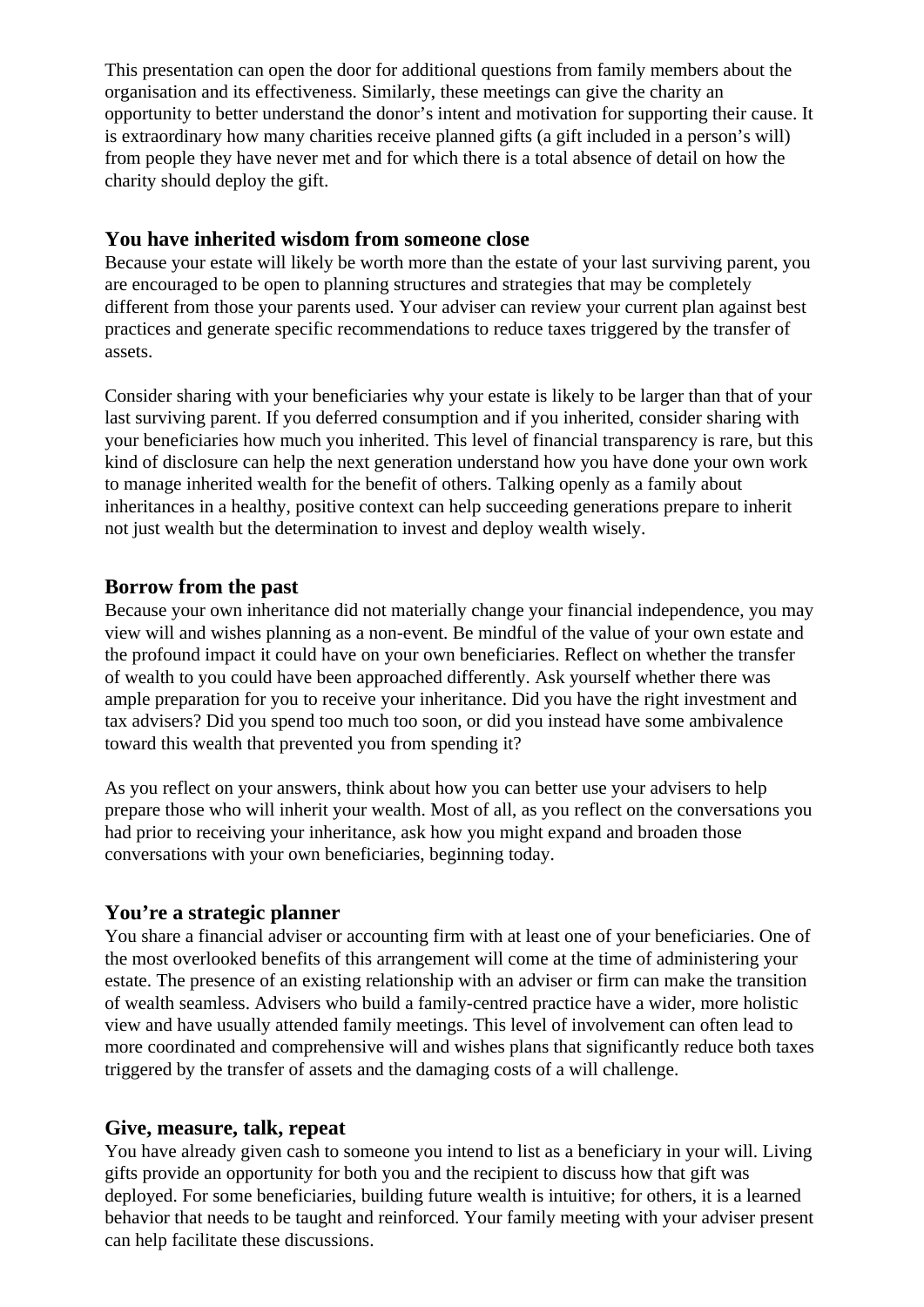### **Only you and your beneficiaries know what's right**

No one can judge or prescribe whether your decision to divide your estate equally among all your beneficiaries is the right decision. We do know from analysing will challenges involving siblings, for example, that when a will maintains the concept of equality, legal challenges are less frequent and less likely to succeed. Will challenges are also less likely to succeed if the family has discussed the concept of equality in their family meeting and if you have not amended your will late in your life.

The concept of equality poses a real and complex challenge when a living gift of cash or real property, or a loan, has been made to, for example, one sibling but not to others and has either not been documented or not communicated to other intended beneficiaries. The notion of estate equalisation can be a flashpoint for will challenges, especially when the concept of "equality" gets tipped in favour of one beneficiary. This can happen when the present value of your living gift is not deducted from that beneficiary's inheritance. Because time is money and the real rate of return is a subjective calculation, be mindful that disputes can arise over the amount ultimately deducted from an individual's inheritance. Having the wisdom to communicate your decisions in advance can help your beneficiaries maintain healthy relationships among themselves. The real gift is leaving a family that works well without us, not broken in part by the way we gave.

### **You have a clear idea of equality**

You have indicated that you don't intend to leave different assets of equal value to your beneficiaries. Maintaining the concept of equality is one of the most common and helpful decisions for avoiding a will challenge. This is especially true when your estate comprises many different kinds of assets. You likely already understand that different asset classes – for example, a business or a cottage – are treated differently than, say, cash. So while 2 different assets may have the same value, they can have significantly different net tax values in the hands of your beneficiaries. Your adviser can review the tax consequences of inheriting different asset classes. If you change your mind and do decide to leave different types of assets to different beneficiaries, it is imperative that you seek a comprehensive tax review so as to limit the potential for family disputes. Your adviser can provide a review of this issue at your next family meeting.

#### **Act on your concerns about overspending**

Being worried about the spending habits of a beneficiary is a common concern, especially for those who have accumulated significant assets or who intend to leave assets that will materially change the financial fortunes of a beneficiary. For some the temptation will be to insist that the intended beneficiary change their spending habits under the threat that the inheritance will be redirected to other beneficiaries or placed in a trust.

No one can judge the appropriateness of that strategy, but you can invest in a process to teach your intended beneficiaries how to reframe their relationship to inherited wealth. Your adviser can work with the next generation and provide useful resources to help them to become responsible inheritors. One of the tangential benefits of this kind of education is the reduced likelihood of family disputes.

### **The spender spouse – look to your adviser for help**

Your concern about the spending habits of at least one of your intended beneficiaries' partners is a common concern but not one that will likely resolve itself on its own. But it can be addressed in a family meeting through proper facilitation and through technical solutions, such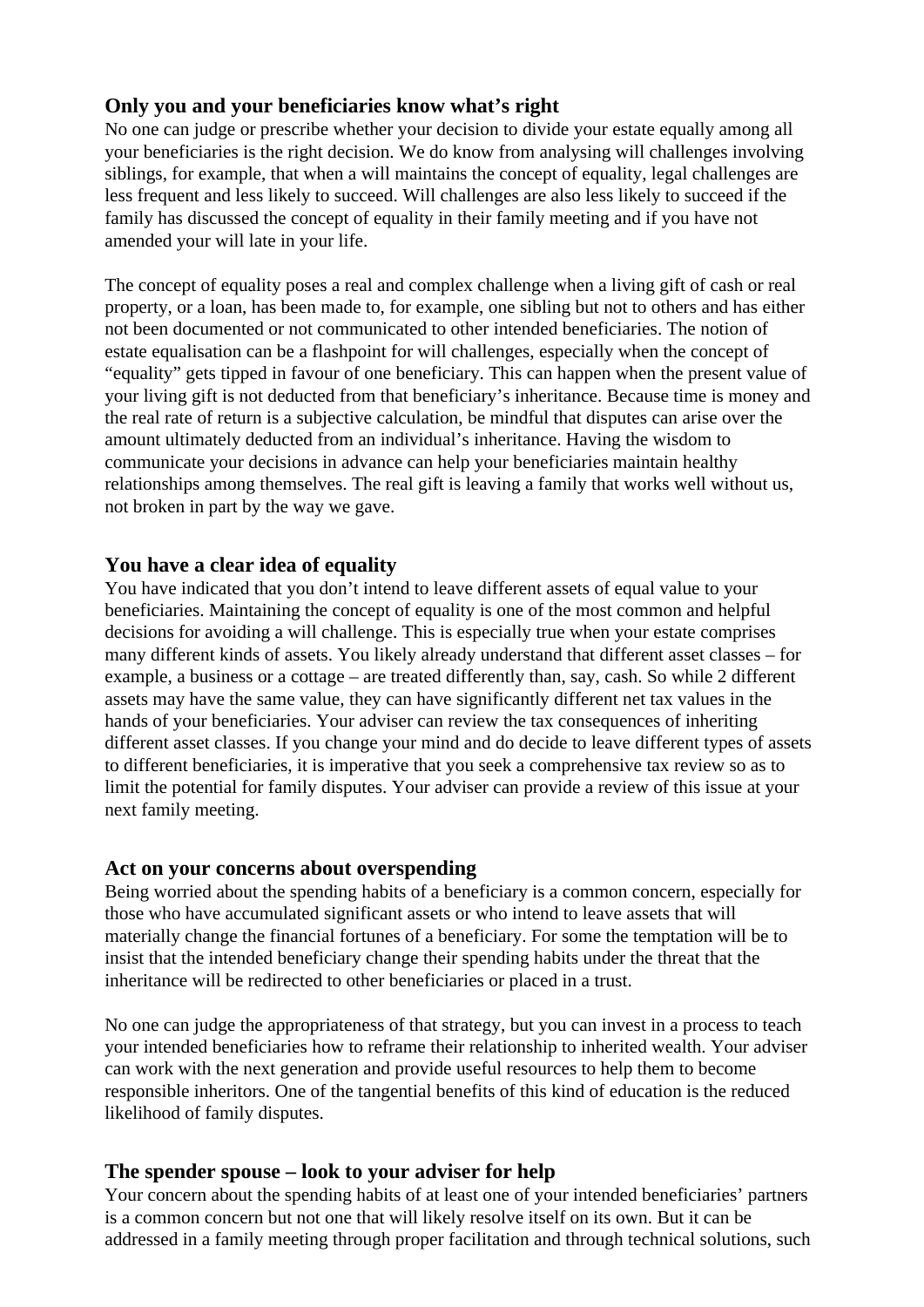as the use of trusts. Your adviser can work with you on a strategy to manage this potentially serious concern about the preservation of your gifted capital.

#### **Proof that you are pragmatic**

You and your adviser have discussed technical will and wishes planning options to protect your assets from marital breakdown even if your beneficiaries are not yet married. Congratulations – you have done what few do. With approximately 40% of marriages ending in divorce, considering this issue in the context of your will and wishes plan is smart.

Even after they have implemented the appropriate plans, many rely on their trusted advisers to introduce marital counselling resources to their intended beneficiaries. This multi-generational approach to investing in relationships is one of the best ways of investing in the preservation of family capital. There is a difference between meddling in the relationships of your beneficiaries and genuinely investing in caring solutions. How the offer of support is extended can be as important as the support itself.

#### **Gifts can accelerate addictions**

You have some concerns about drug, alcohol or gambling addiction with one of your intended beneficiaries. Inheritances can release potential in the next generation or they can accelerate pre-existing problems. Because you are aware of an addiction in our family, you are in a privileged position to plan your estate in a way that will ensure that any asset you leave to a beneficiary will not cause additional harm.

A reflex response is sometimes to threaten the beneficiary in question to seek help or be removed from the will entirely. Often when people follow through with this strategy, the disinherited person will sue your other beneficiaries seeking equitable treatment. Those disinherited often project their anger toward other beneficiaries rather than to the person who died. Your adviser can review how you can use trusts to maintain the concepts of equality and yet delay or permanently deny a beneficiary who suffers from an addiction access to their inheritance until such time as they become healthy. One of the significant benefits of holding a family meeting and addressing issues of this nature is that everyone hears the same message about your concern at the same time. This can be one of the greatest gifts you give a family member suffering from an addiction, and an equally wise and powerful gift to your executor.

#### **Disability could become an issue**

You do not have any beneficiaries with a physical or mental disability who will require ongoing financial support after your death. If your situation changes you must discuss and implement special arrangements to provide for continuing support for this loved one. Your adviser can explain the wide range of options, from financial considerations to guardianship in the case of a minor (under age 18) who is under your care and supervision.

Your hopes, desires and expectations of care for your disabled beneficiary are not things you can simply assume others will understand and continue when you're gone. If a considerable percentage of your estate needs to be directed to providing special care for a disabled relative, this decision should be communicated early and often to other family members at your family meetings. In the absence of this conversation, silence can introduce many emotions about what the future will hold for all family members. Your real gift to your family is a detailed conversation about a future that you will not be a part of.

### **You have invested in relationships**

You do not intend to exclude any of your children from your estate. If for some reason, you do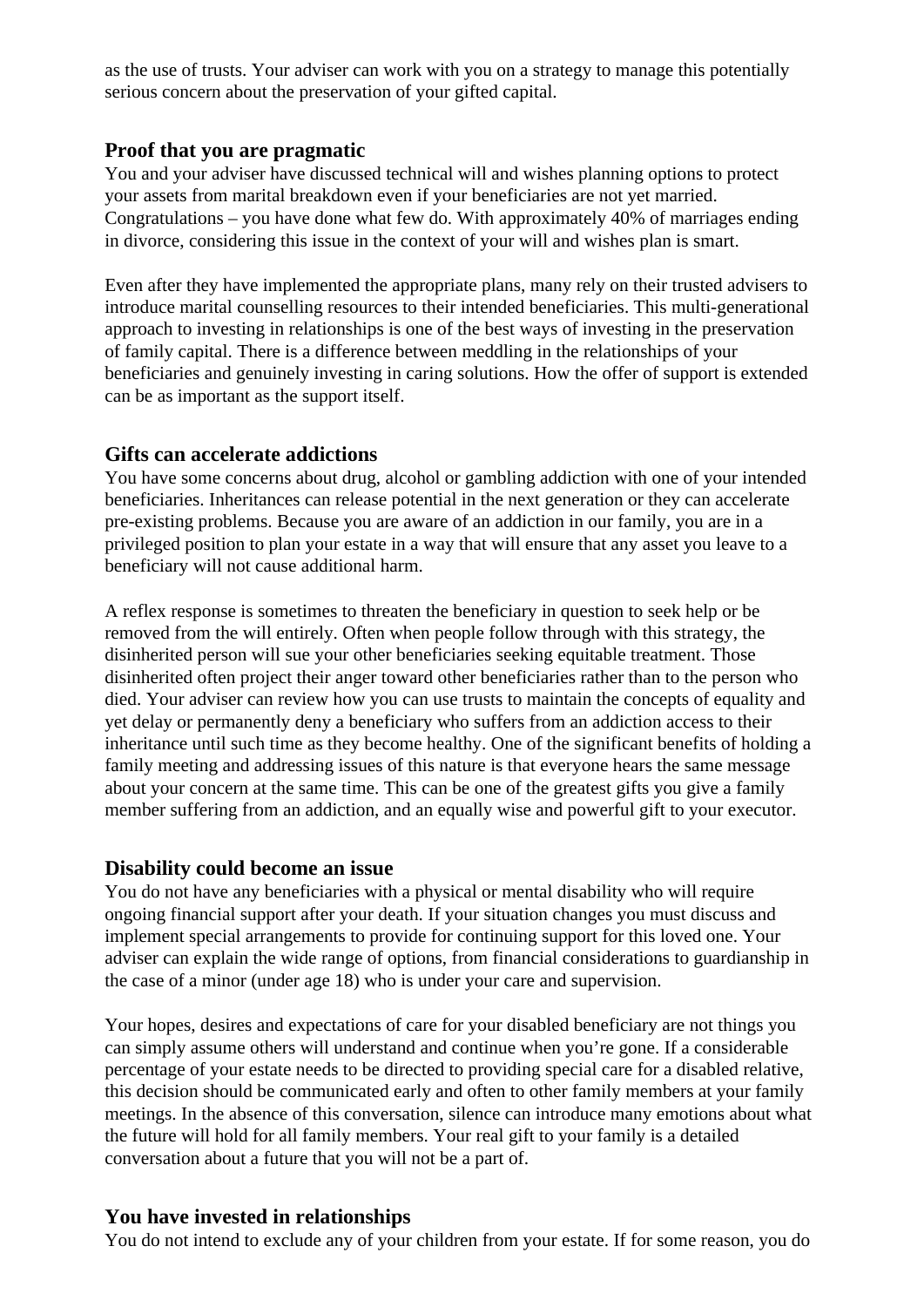decide to disinherit anyone (that is, exclude someone you have previously disclosed was included in your will), be mindful of the implication this decision can have for other beneficiaries. No one can tell you whether disinheriting a family member is an appropriate decision, given the personal nature of wills and the complexity of family relationships. That said, it is most common for this decision to remain secret until the time a will is probated (accepted by the court as your legal will). The revelation of the secret that a presumed beneficiary related by blood has been fully disinherited can be met with extraordinary anger and swift legal action.

If ownership of the decision to disinherit one of your children is born solely by you and communicated in a family meeting, other family members are sometimes spared the acrimony and long, expensive legal disputes. In the absence of such communications, those who are disinherited and aggrieved will often project their anger on their family – siblings, for example. If after the disclosure of a disinheritance your family meeting deteriorates, you will get a glimpse of what is in store for your intended beneficiaries when your estate is being settled.

Talk to your adviser about strategies involving living gifts and trusts that would mitigate the likelihood of a legal challenge. If you implement these technical solutions, they too should be communicated to all your beneficiaries and especially to the disinherited party via your family meetings.

#### **You taught them well**

You indicated that none of your intended beneficiaries currently spend more than they earn. This is such an obvious question but one that is often overlooked in family meetings. Clearly someone has reinforced the importance of savings as part of your family's personal finance culture. Reinforce this principle early and often and when the time comes your estate will be treated with the respect it deserves. Ask your adviser for additional resources to work with the next generation to become exceptional savers and investors. Mastering simple financial concepts early on can form healthy life-long habits that will serve the long-term goals of capital preservation. If the family itself grows faster than the returns of invested capital, family wealth will ultimately be diluted and consumed.

#### **In the end, there are no secrets**

No one can say whether your decision to make a monetary gift or loan to one of your beneficiaries but not to others was well advised or not; after all, it is your money and you know your own beneficiaries best. However, be mindful that in the fullness of time, secrets involving money will certainly be revealed.

Many families adopt the concept of a family bank and discuss all gifts and loans at their family meetings. While this level of financial transparency is rare, one can understand why this practice has evolved. While many people talk about how living gifts can be equalised after death – in other words, simply by subtracting the gift or unpaid loan from a beneficiary's inheritance – seldom does this leave all family members satisfied. Because time is money, it is always a subjective exercise to calculate the present value of the gift at the time of estate equalisation. One approach to consider when making a gift to, say, one child or stepchild is that you make it to all, with the one exception being that children under 18 would receive their gifts in trust. If you can't afford to extend the gift to all children at the same time, then the gift being contemplated for one person is likely too large.

#### **If you lend money, write it down**

You have made a gift or loan to a least one of your intended beneficiaries but did not record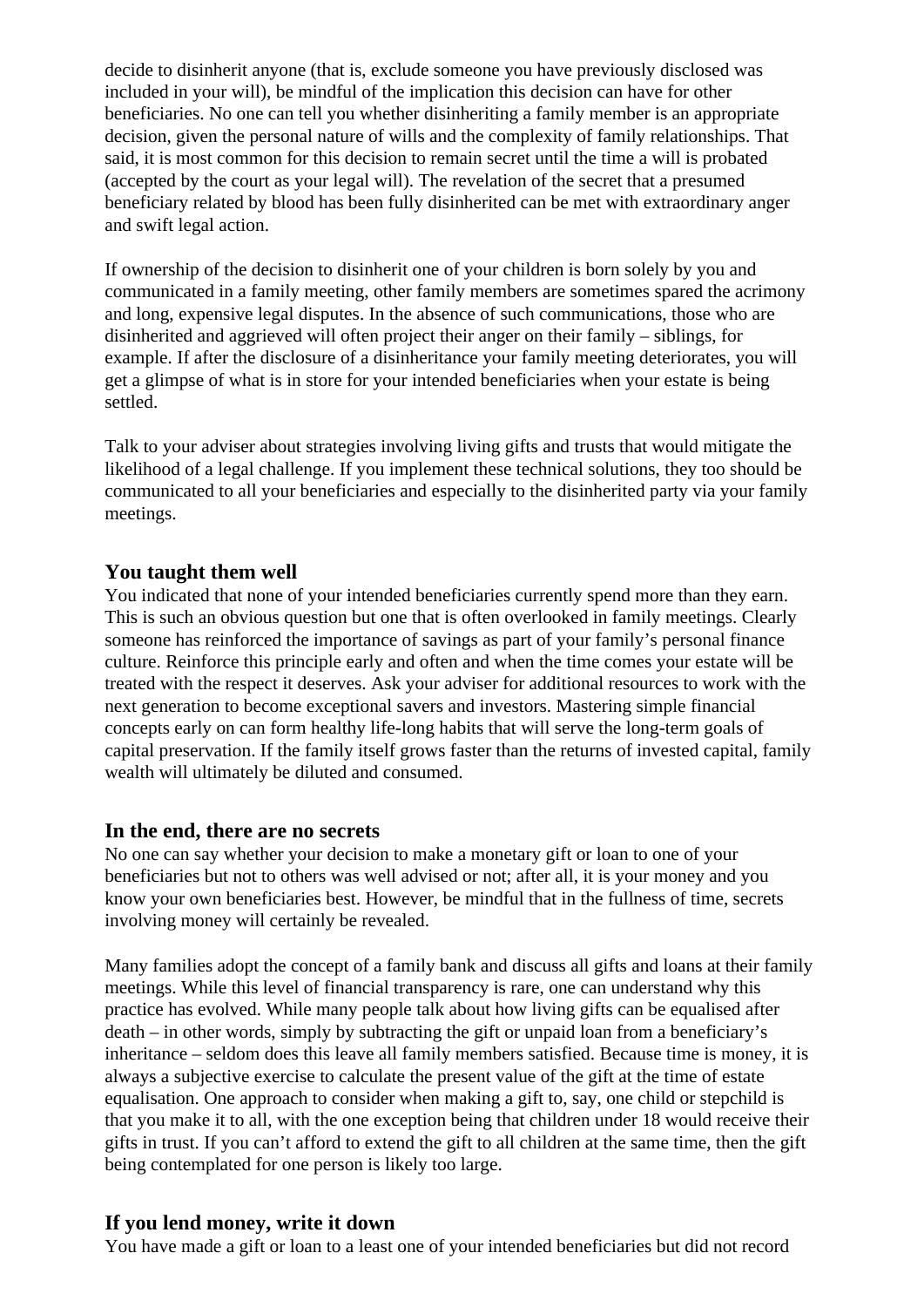the terms of a loan in a formal loan agreement. It is imperative that you do so immediately. Your adviser can help you update the governance of your estate so as to avoid family disputes and unnecessary tax consequences for your estate and the recipient of the loan. This is the kind of assistance with which your adviser can add value to your current financial plan and for your future will and wishes plan.

#### **Share everything with your executor**

You have not given your executor copies of loan agreements capturing the terms extended to beneficiaries. This is a problem that will make it difficult for your executor to succeed. You have placed your executor in the position of having to reconcile how much principle and interest has been repaid, which will be difficult without knowing the prescribed interest rate and repayment terms that were agreed to. The more information you provide to your executor and to other family beneficiaries, the more likely that estate disputes will be avoided.

#### **Small things can cause big legal problems**

Your will does not deal with the division of real property or your personal possessions such as your home, jewellery, art or pets. This is a planning gap that needs to be addressed urgently. If your list of assets is not comprehensive there may be disputes over who gets what, and disputes over who was promised what. Alternatively, you can have your real property assets valuated so that there may be a rational, non-emotional tally of who gets what with the view to keeping the concept of equality in balance. Another approach to consider is instructing your executor to release cash first and further instructing beneficiaries to purchase a desired asset from the estate. After the estate has sold all the real property assets, the estate can then redistribute the cash proceeds back to the heirs in the same proportion that the original cash was distributed. This approach allows beneficiaries with no or lower incomes to purchase items from the state that they truly value.

Whichever approach you choose, make sure to explain and discuss it in a family meeting to avoid future confusion and disputes. Sometimes it is the distribution of items with relatively low economic value but high emotional value that divides families – there are no better examples than jewellery and pets. Get out in front of this issue now by working with your adviser to help prepare and communicate your asset list to your intended beneficiaries.

#### **Whatever you decide, be purposeful and wise**

You do not believe you should use your will to equalise the incomes of all your beneficiaries. The reason this is the very last question is that there is no right or wrong answer. The question speaks to the very personal nature of wills and what we hope to leave as a legacy. It speaks to the fundamental concept of what it means to be a family and it speaks to the role of merit versus need. Whatever you decide, discussing your thoughts, ideas and beliefs with those affected by your decisions is the greatest gift of all – that is Willing Wisdom